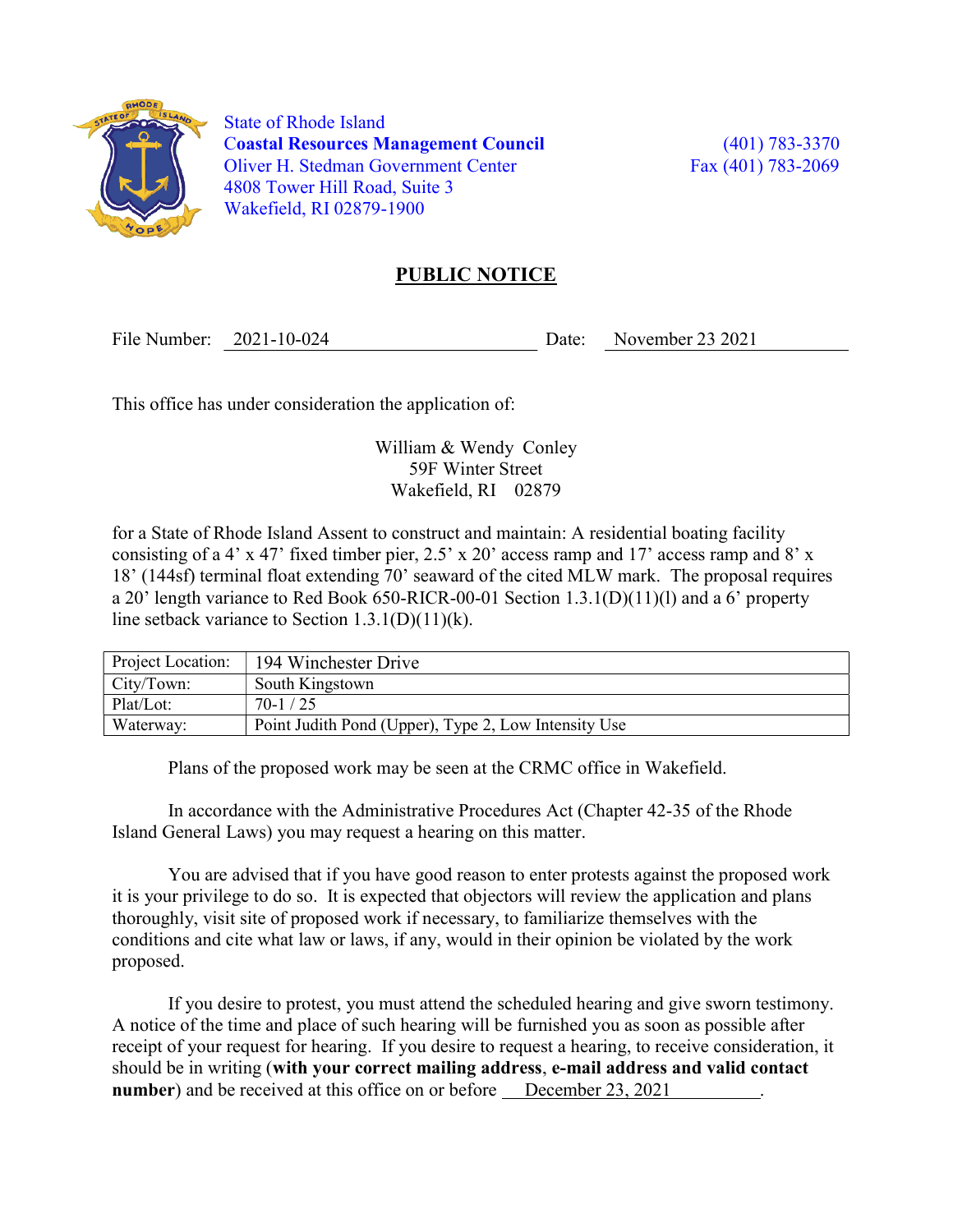

|         | <b>PROPERTY LINE</b>            |
|---------|---------------------------------|
|         | <b>ABUTTER'S PROPERTY LINE</b>  |
|         | TOPOGRAPHIC/BATHYMETRIC CONTOUR |
|         | EDGE OF VEGETATION              |
|         | STONE SEAWALL                   |
| OHW     | <b>OVERHEAD WIRES</b>           |
| œ       | <b>UTILITY POLE</b>             |
| $\cdot$ | <i>STONE BOUND</i>              |
|         | <b>IRON ROD/PIN/PIPE</b>        |



LOCATED ON:

DRAWING TITLED:

OWNED BY:

ADDRESS:

DESIGNED BY:

| DRAWN BY: | CHECKED BY: |
|-----------|-------------|
|           | <b>CJD</b>  |
|           |             |